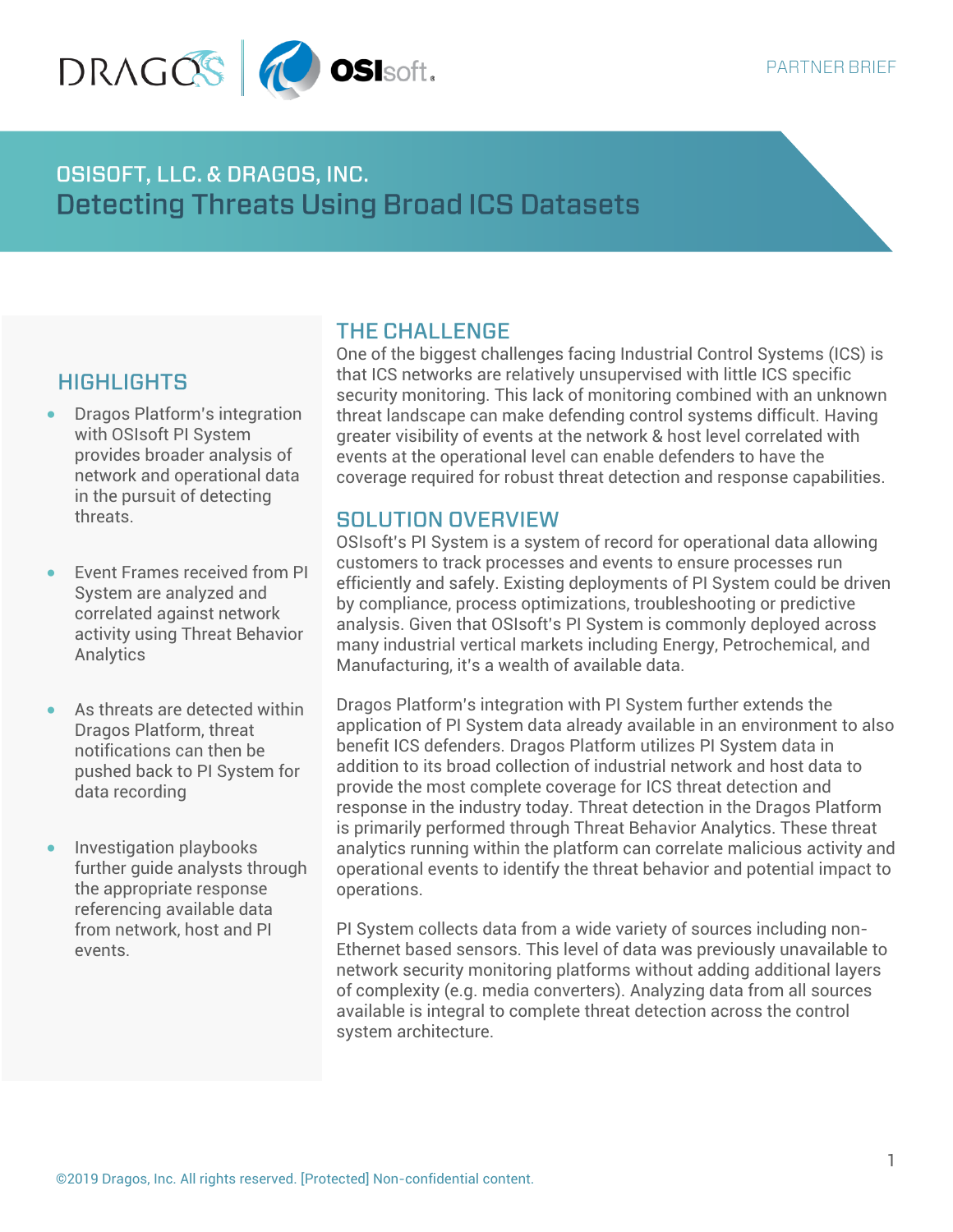

### **TECHNOLOGY**

Dragos Platform consists of network appliance Midpoint Sensors and a centralized server known as the SiteStore. Dragos Platform offers deployment flexibility allowing for the PI Server to connect to either the Midpoint Sensor or SiteStore depending on environment considerations. Once integrated, Event Frames can then be exchanged between PI System and the Dragos Platform.

As Event Frames (such as setpoint or alarm limit changes) are received in the Dragos Platform, Threat Behavior Analytics correlate the event with other network and host activity to alert operators of known malicious activity. These threat analytics are created by Threat Intelligence analysts at Dragos on new and emerging industrial threats and provided on a regular basis to Dragos Platform customers as a downloadable content pack. Each threat analytic is also paired with an investigation playbook made by Dragos' incident responders and threat operations analysts so that customers have a step-by-step guide to investigating detections for highly effective and efficient investigations and responses. The PI System and Dragos Platform integration also enable the development of new specific investigation playbooks.

The Dragos Platform can be used for situational awareness and continuous monitoring, threat hunting, and incident response applications:

- Robust search functions with pre-made correlations and content provide analysts with the ability to examine various datasets such as network and process events, in the ICS in an ad-hoc fashion such as required for threat hunting.
- Threat Behavior Analytics automatically provide notifications when known malicious behavior has been detected in the ICS with appropriate context as to what the behavior means and what should be done.



• Investigation Playbooks guide analysts on the appropriate response leveraging both the network, host and PI System data available helping to scale industrial specific security knowledge across teams of diverse backgrounds.